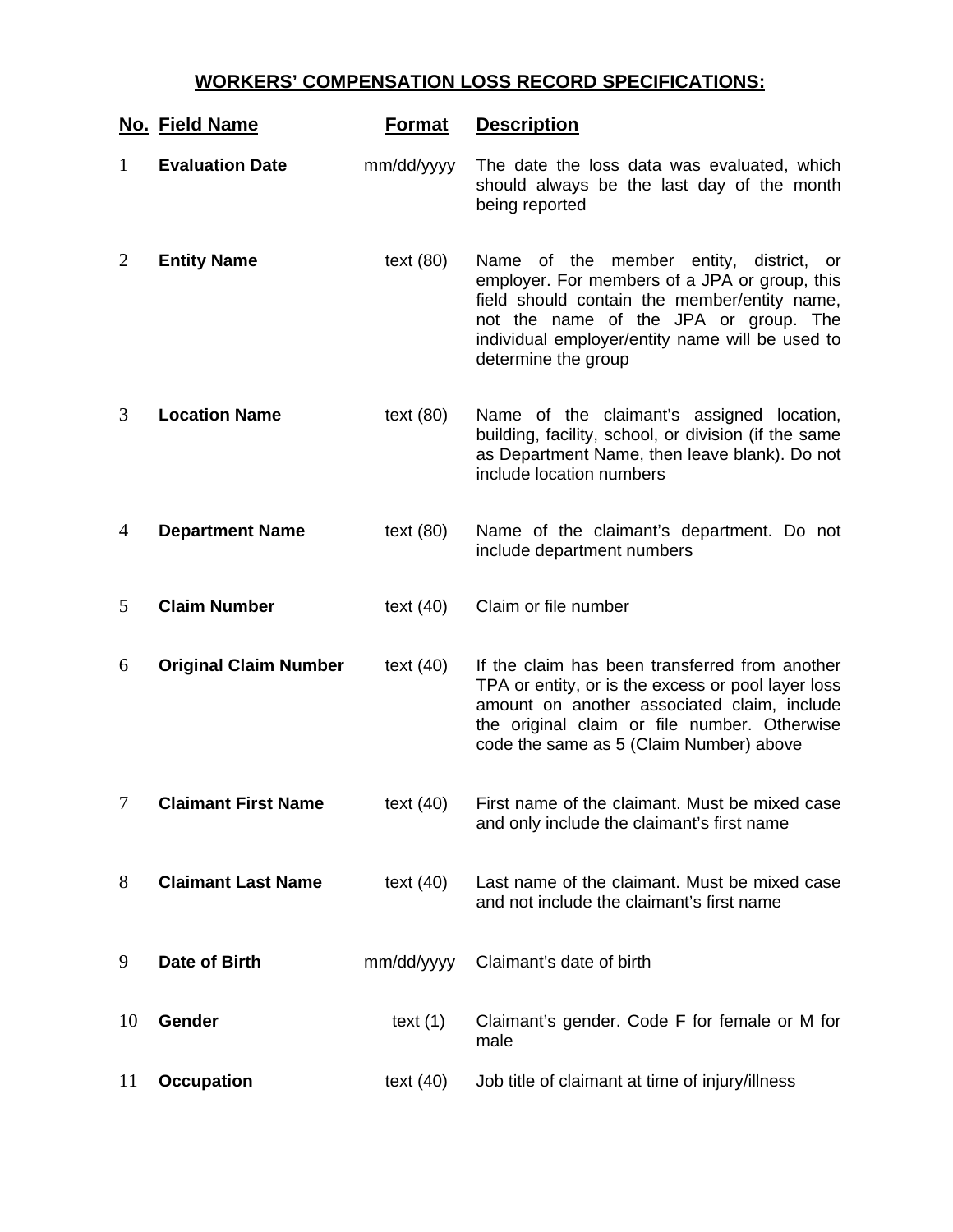| 12 | <b>Safety Flag</b>        | text $(1)$  | Code "Y" if the claimant is eligible for full salary<br>benefits under Labor Codes (LC) 4850 and<br>4856 or "N" if not                                                                                                                                                                    |
|----|---------------------------|-------------|-------------------------------------------------------------------------------------------------------------------------------------------------------------------------------------------------------------------------------------------------------------------------------------------|
| 13 | <b>Class Code</b>         | text $(4)$  | <b>WCIRB</b><br>standard<br>class<br>code<br>based<br>on.<br>claimant's occupation at time of injury/illness. (If<br>the code is not captured, then leave blank.)                                                                                                                         |
| 14 | Date of Hire              | mm/dd/yyyy  | Claimant's hire date                                                                                                                                                                                                                                                                      |
| 15 | <b>Avg. Weekly Wages</b>  | \$z,zz9.99  | Average weekly wages at time of injury/illness.<br>If unknown, code \$0.00                                                                                                                                                                                                                |
| 16 | <b>Claim Type</b>         | text $(2)$  | Code as $IO = Incident$ (or Record or Notice)<br>Only, FA = First Aide, MO = Medical Only, TD =<br>Temporary Disability, PP = Permanent Partial<br>Disability, PT = Permanent Total Disability<br>$(100%)$ , DC = Death Claim, or FM = Future<br>Medical. No other codes will be accepted |
| 17 | <b>PD Rating</b>          | zz9.99      | Percentage of rating established by the TPA,<br>State, or independent rater                                                                                                                                                                                                               |
| 18 | <b>PD Amount</b>          | \$z,zz9.99  | Amount of PD associated with percentage of<br>rating established by the TPA, State, or<br>independent rater                                                                                                                                                                               |
| 19 | <b>Settlement Type</b>    | text $(2)$  | Code as $CR =$ Compromise and Release, $FA =$<br>Findings and Award, $ST = Stipulated Award$ ,<br>$OS = Other Settlement Type, NS = Not Settled.$<br>No other codes will be accepted                                                                                                      |
| 20 | <b>Settlement Amount</b>  | \$z,zz9.99  | Amount of settlement agreed by all parties and<br>approved by a WCAB judge                                                                                                                                                                                                                |
| 21 | <b>Settlement Date</b>    | mm/dd/yyyy  | Date judge approved settlement                                                                                                                                                                                                                                                            |
| 22 | <b>FM Award Flag</b>      | text $(1)$  | Code "Y" if the claim will remain open to monitor<br>future medical care or "N" if the claimant is not<br>entitled to future medical care                                                                                                                                                 |
| 23 | <b>Cause of Loss Code</b> | text $(3)$  | Alphanumeric Cause of Loss code                                                                                                                                                                                                                                                           |
| 24 | <b>Cause Description</b>  | text $(80)$ | Ex.: Fall. Only include description (no codes<br>accepted)                                                                                                                                                                                                                                |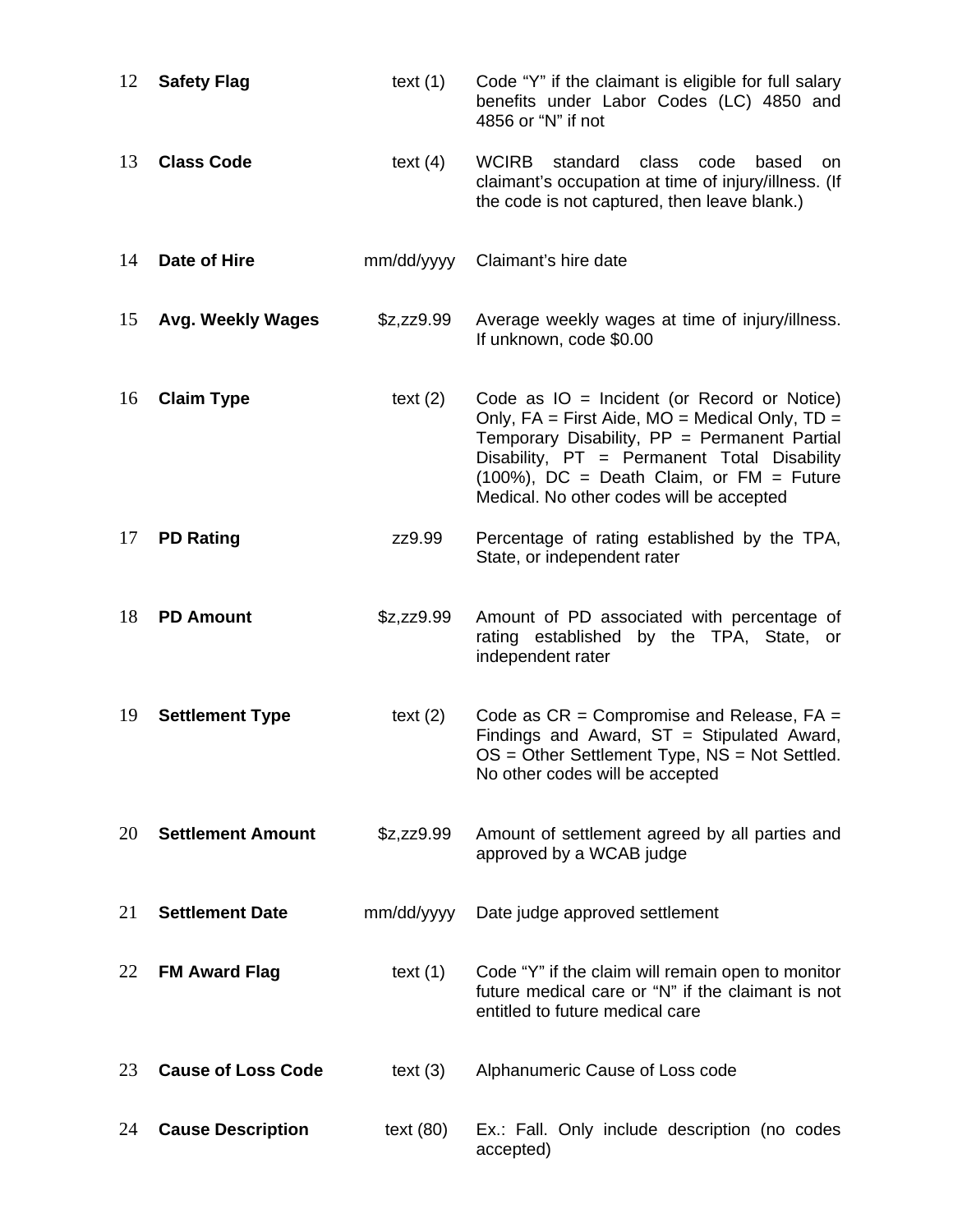| <u>25</u> | <b>EDI Cause of Injury Code</b>  | text (3)    | This is the DN37 code from Section N of the<br>California EDI implementation guide (pages 90-<br>92)                                                                                                                                                                                                                  |
|-----------|----------------------------------|-------------|-----------------------------------------------------------------------------------------------------------------------------------------------------------------------------------------------------------------------------------------------------------------------------------------------------------------------|
| 26        | <b>Nature of Injury Code</b>     | text $(3)$  | Alphanumeric Nature of Injury code                                                                                                                                                                                                                                                                                    |
| 27        | <b>Injury Description</b>        | text $(80)$ | Ex.: Sprain. Only include description (no codes<br>accepted)                                                                                                                                                                                                                                                          |
| $28\,$    | <b>EDI Nature of Injury Code</b> | text (3)    | This is the DN35 code from Section N of the                                                                                                                                                                                                                                                                           |
|           |                                  |             | California EDI implementation guide (pages 85-<br>86)                                                                                                                                                                                                                                                                 |
| 29        | <b>Body Part Code</b>            | text $(3)$  | Alphanumeric Body Part code                                                                                                                                                                                                                                                                                           |
| 30        | <b>Body Part Description</b>     | text $(80)$ | Ex.: Foot. Only include description (no codes<br>accepted)                                                                                                                                                                                                                                                            |
| 31        | <b>EDI Parts of Body Code</b>    | text (3)    | This is the DN36 or SN83 code from Section N                                                                                                                                                                                                                                                                          |
| 32        | <b>Text Description</b>          | text (255)  | of the California EDI implementation guide<br>(pages 87-89)<br>Free form text description of the claim. This field<br>should list the actual description of the injury or<br>event as listed by the employer. Do not include<br>quotes ('), double quotes ("), or carriage return<br>or end-of-line characters (CRLF) |
| 33        | <b>Fatality Flag</b>             | text $(1)$  | Code "Y" if the injury or illness caused or<br>allegedly caused the claimant's death or "N" if it<br>did not                                                                                                                                                                                                          |
| 34        | <b>Litigated Flag</b>            | text $(1)$  | Code "Y" if the claimant is or was represented<br>by an attorney or the employer retained legal<br>representation at any time or "N" if there are no<br>attorneys involved                                                                                                                                            |
| 35        | <b>Accepted Date</b>             | mm/dd/yyyy  | Date the claim or a portion of the claim is<br>accepted                                                                                                                                                                                                                                                               |
| 36        | <b>Delayed Date</b>              | mm/dd/yyyy  | Date the claim or a portion of the claim was<br>once or is currently delayed                                                                                                                                                                                                                                          |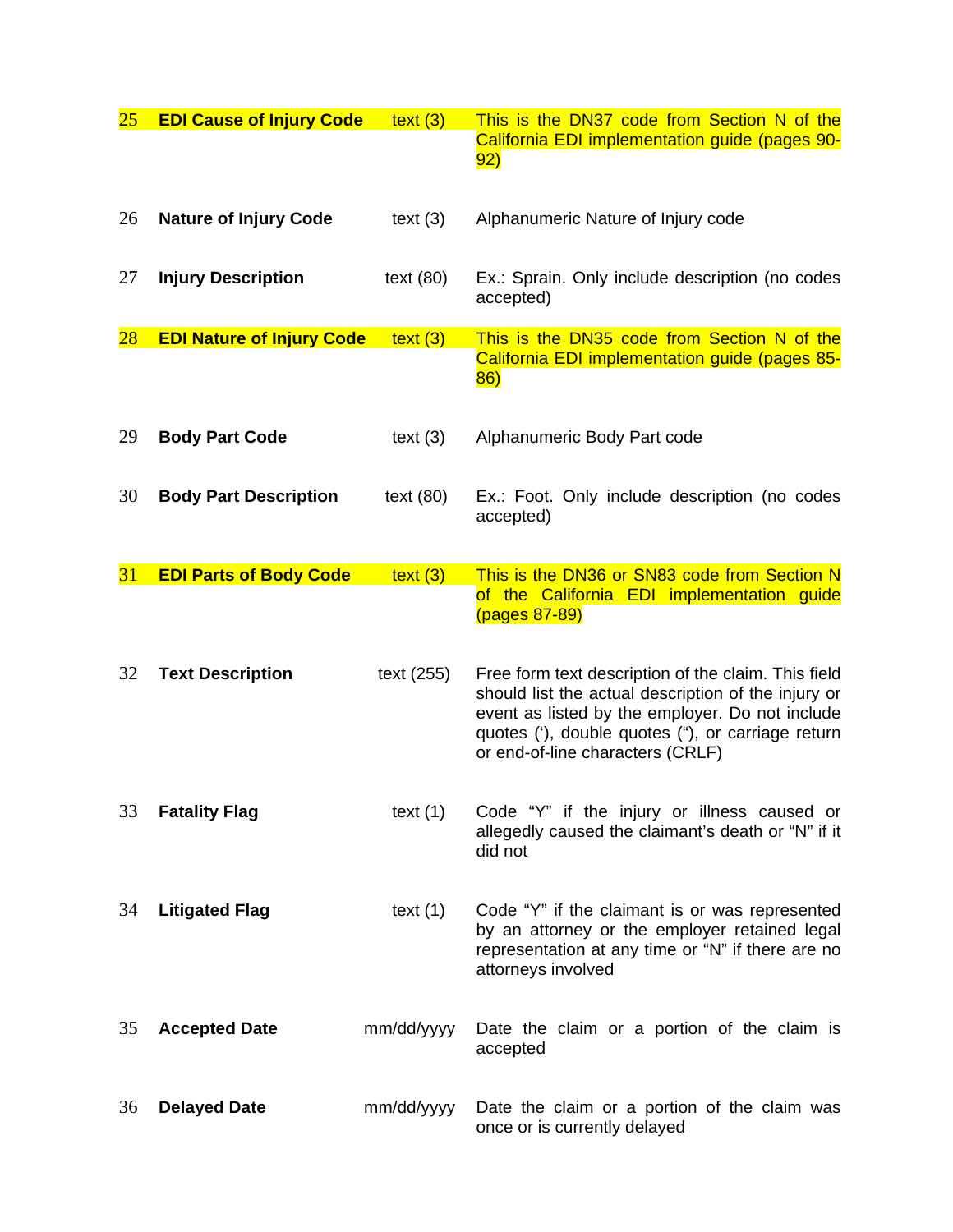| 37 | <b>Denied Date</b>          | mm/dd/yyyy | Date the claim or a portion of the claim is<br>denied                                                                                                                                                  |
|----|-----------------------------|------------|--------------------------------------------------------------------------------------------------------------------------------------------------------------------------------------------------------|
| 38 | Date of Loss                | mm/dd/yyyy | Date the incident, injury, or illness occurred or<br>was alleged. If cumulative trauma is alleged, the<br>date of injury shall be listed as the last date of<br>the injurious exposure                 |
| 39 | <b>Date Reported</b>        | mm/dd/yyyy | Date claim was reported by the claimant to his<br>or her employer. Also known as date of<br>knowledge                                                                                                  |
| 40 | <b>Date Received</b>        | mm/dd/yyyy | Date claim was received/reported to the claims<br>administrator/adjuster                                                                                                                               |
| 41 | <b>Date Entered</b>         | mm/dd/yyyy | claim<br>Date<br>entered<br>into<br>the<br>was<br>risk<br>management/claims information system. Also<br>known as system date, add date, open date, or<br>registration date                             |
| 42 | <b>Date Closed</b>          | mm/dd/yyyy | Date this claim was closed (if not closed then<br>leave blank)                                                                                                                                         |
| 43 | <b>Status</b>               | text $(2)$ | Code as follows: $OP = Open$ , $CL = Closed$ , $RO$<br>= Re-opened, RC = Re-closed. No other codes<br>will be accepted                                                                                 |
| 44 | <b>Paid TD</b>              | \$z,zz9.99 | Amount paid to date on the claim for temporary<br>benefits (does not include amount paid per LC<br>4850 and 4856 or Vocational Rehabilitation<br>(VR)/supplemental job displacement benefits<br>(SJDB) |
| 45 | <b>Paid PD</b>              | \$z,zz9.99 | Amount paid to date on the claim for permanent<br>benefits                                                                                                                                             |
| 46 | <b>Paid 4850</b>            | \$z,zz9.99 | Amount paid to date for losses/injuries to public<br>safety officers per LC 4850 and 4856. Do not<br>include amount in field 41 (Paid TD)                                                              |
| 47 | <b>Paid Other Indemnity</b> | \$z,zz9.99 | Amount paid to date for other indemnity benefits<br>not including TD, PD, or LC 4850 benefits. This<br>includes death benefits and/or penalties                                                        |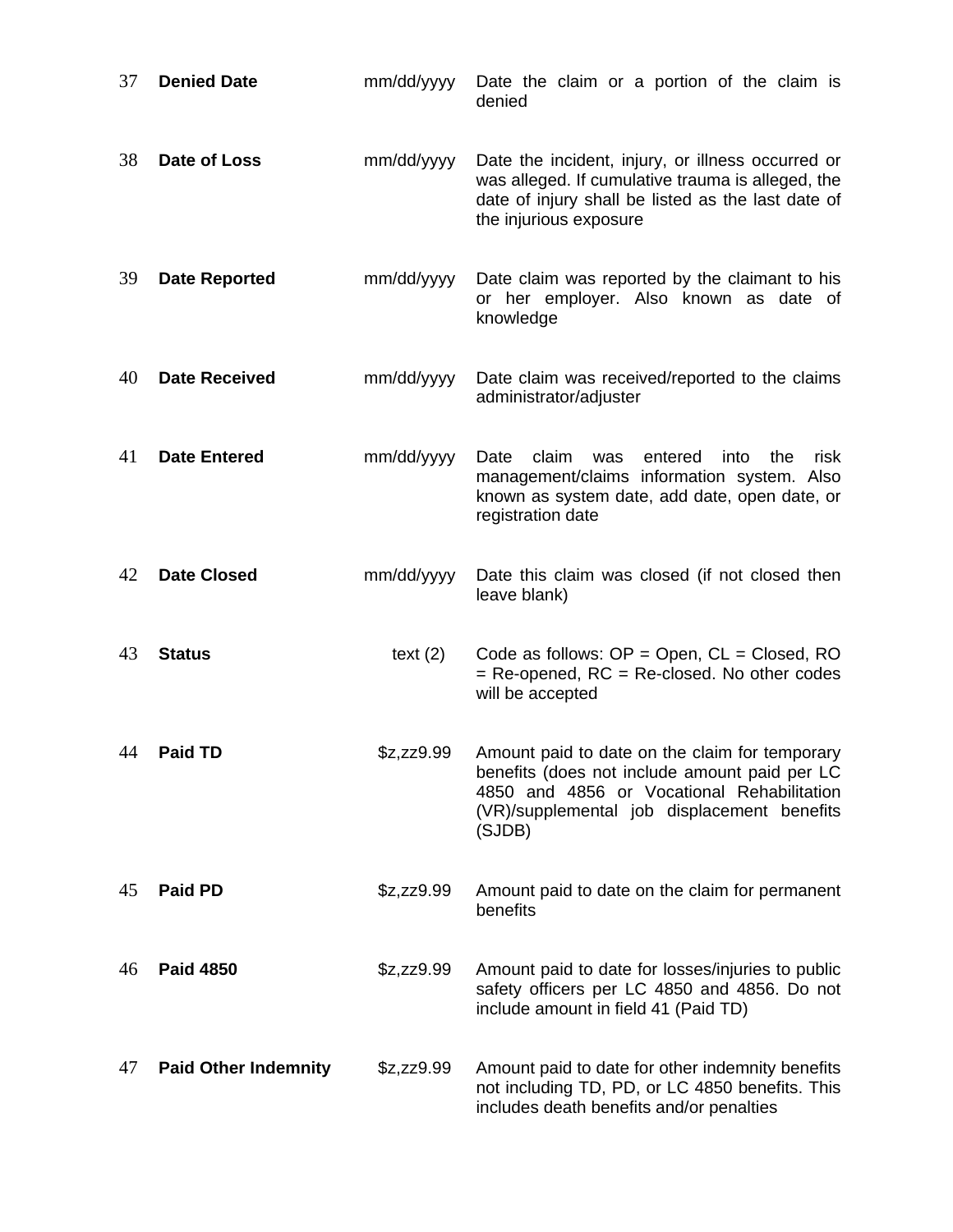| 48 | <b>Paid Medical</b>                 | \$z,zz9.99 | Amount paid to date for medical benefits and<br>medical management fees (bill review, nurse<br>case management, utilization review incurred<br>prior to 07/01/12)                                                                                                             |
|----|-------------------------------------|------------|-------------------------------------------------------------------------------------------------------------------------------------------------------------------------------------------------------------------------------------------------------------------------------|
| 49 | <b>Paid VR/SJDB</b>                 | \$z,zz9.99 | Amount paid to date for VR/SJDB                                                                                                                                                                                                                                               |
| 50 | <b>Paid ALAE</b>                    | \$z,zz9.99 | Amount paid to date for all non-legal expenses<br>(fees for copy service, surveillance/sub rosa,<br>interpreters, indexing, witnesses, investigations,<br>and expenses incurred after 06/30/12 for bill<br>review, nurse case management, and utilization<br>review services) |
| 51 | <b>Paid Legal Expense</b>           | \$z,zz9.99 | Amount paid to date for legal expenses (fees for<br>defense attorney and depositions)                                                                                                                                                                                         |
| 52 | <b>Total Paid</b>                   | \$z,zz9.99 | Total paid on this claim to date. Must total the<br>sum of fields 44+45+46+47+48+49+50+51                                                                                                                                                                                     |
| 53 | <b>Reserved TD</b>                  | \$z,zz9.99 | Current<br>reserve for only temporary<br>case<br>benefits (does not include amount reserved per<br>LC 4850 and 4856 or VR/SJDB)                                                                                                                                               |
| 54 | <b>Reserved PD</b>                  | \$z,zz9.99 | Current case reserve for only permanent<br>benefits (does not include amount reserved per<br>LC 4850 and 4856 or VR/SJDB)                                                                                                                                                     |
| 55 | Reserved 4850                       | \$z,zz9.99 | Current case reserves for losses/injuries to<br>public safety officers per LC 4850 and 4856. Do<br>not include this amount in field 50 (Reserved<br>TD)                                                                                                                       |
| 56 | Reserved Other Indemnity \$z,zz9.99 |            | Current case reserves for other indemnity<br>benefits not including TD, PD, or LC 4850 and<br>4856 benefits. This includes death benefits<br>and/or penalties                                                                                                                 |
| 57 | <b>Reserved Medical</b>             | \$z,zz9.99 | Current case reserve for medical benefits and<br>medical management fees (bill review, nurse<br>case management, utilization review incurred<br>prior to 07/01/12)                                                                                                            |
| 58 | <b>Reserved VR/SJDB</b>             | \$z,zz9.99 | Current case reserve amount for VR/SJDB                                                                                                                                                                                                                                       |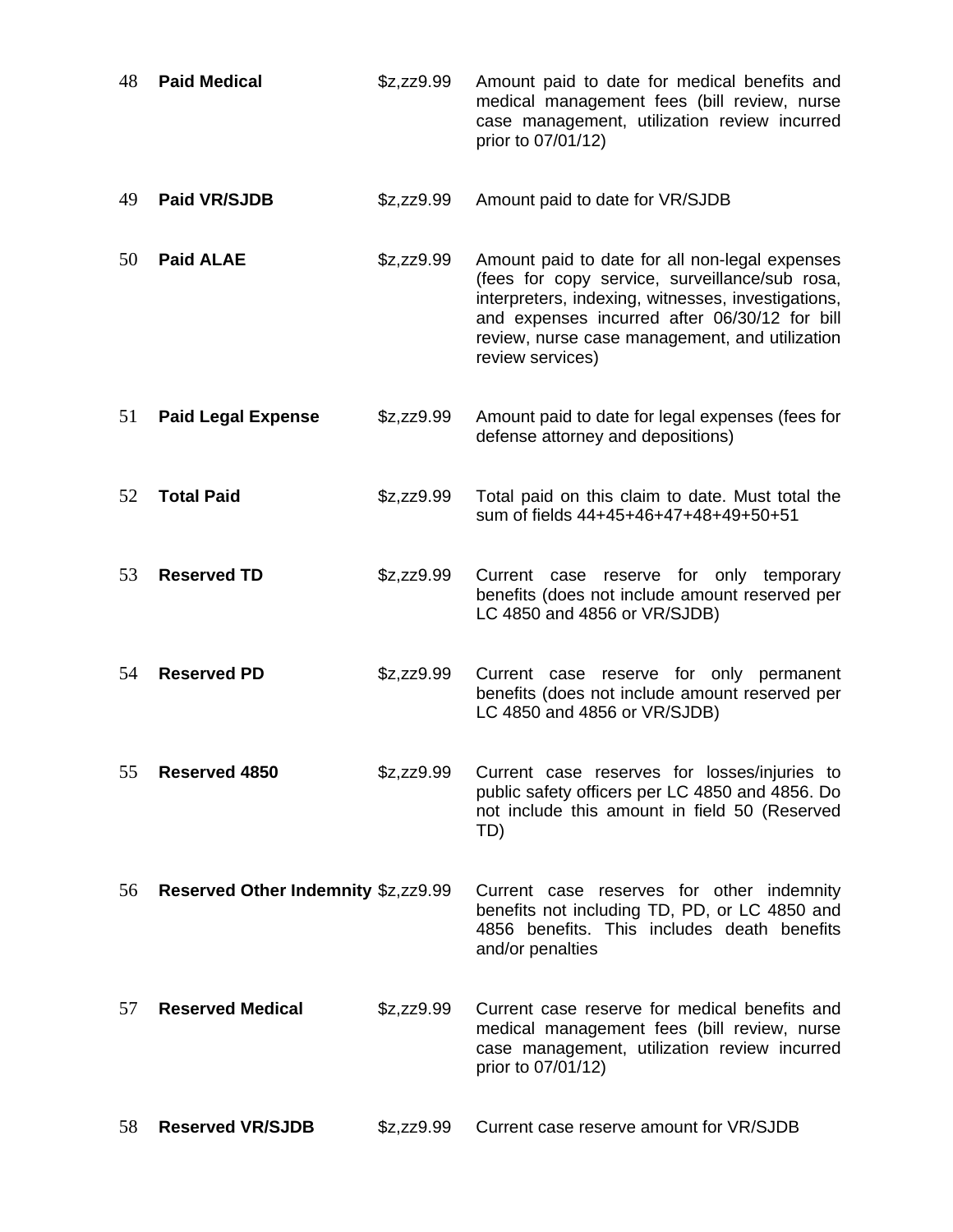| 59 | <b>Reserved ALAE</b>          | \$z,zz9.99        | Current case reserves for non-legal expenses<br>(fees for copy service, surveillance/sub rosa,<br>interpreters, indexing, witnesses, investigations,<br>and expenses incurred after 06/30/12 for bill<br>review, nurse case management, and utilization<br>review services) |
|----|-------------------------------|-------------------|-----------------------------------------------------------------------------------------------------------------------------------------------------------------------------------------------------------------------------------------------------------------------------|
| 60 | <b>Reserved Legal Expense</b> | \$z,zz9.99        | Current case reserves for legal expenses (fees<br>for depositions and defense attorney                                                                                                                                                                                      |
| 61 | <b>Total Reserved</b>         | \$z,zz9.99        | Total current case reserves on this claim. Must<br>total the sum of fields 53+54+55+56+57+58+59<br>$+60$                                                                                                                                                                    |
| 62 | <b>Total Incurred</b>         | \$z,zz9.99        | Total Incurred losses for this claim. This amount<br>shall be exclusive of any subrogation or excess<br>recovery amounts. Must total the sum of fields<br>52 (Total Paid) and 61 (Total Reserved)                                                                           |
| 63 | <b>Subrogation Recovery</b>   | $-$ \$z,zz $9.99$ | Amount recovered for subrogation recovery on<br>this claim file. This amount shall not be<br>deducted from the paid to date, reserve, or<br>total incurred amounts. Recoveries should be<br>reported as negative loss amounts.                                              |
| 64 | <b>Excess Recovery</b>        | $-\$z, zz9.99$    | Amount recovered from excess carrier on this<br>claim file. This amount shall not be deducted<br>from the paid to date, reserve, or total incurred<br>amounts. Recoveries should be reported as<br>negative loss amounts.                                                   |
| 65 | 4850 Days Paid                | $z$ , $zz9$       | Number of LC 4850/4856 days paid. Code as<br>"0" if none has been paid. This field will contain<br>the number of days and not the amount of<br>benefits paid to the claimant per LC 4850 and<br>4856                                                                        |
| 66 | <b>Mod. Duty Days Worked</b>  | $z$ , $zz9$       | Number of modified duty days claimant worked.<br>Code as "0" if none worked. This field will<br>contain the number of days and not the amount<br>of salary paid to the claimant                                                                                             |
| 67 | <b>OSHA Days Paid</b>         | $z$ , $zz9$       | Number of OSHA days paid. Code as "0" if<br>none paid. This field will contain the number of<br>days and not the amount of temporary disability<br>benefits paid to the claimant                                                                                            |